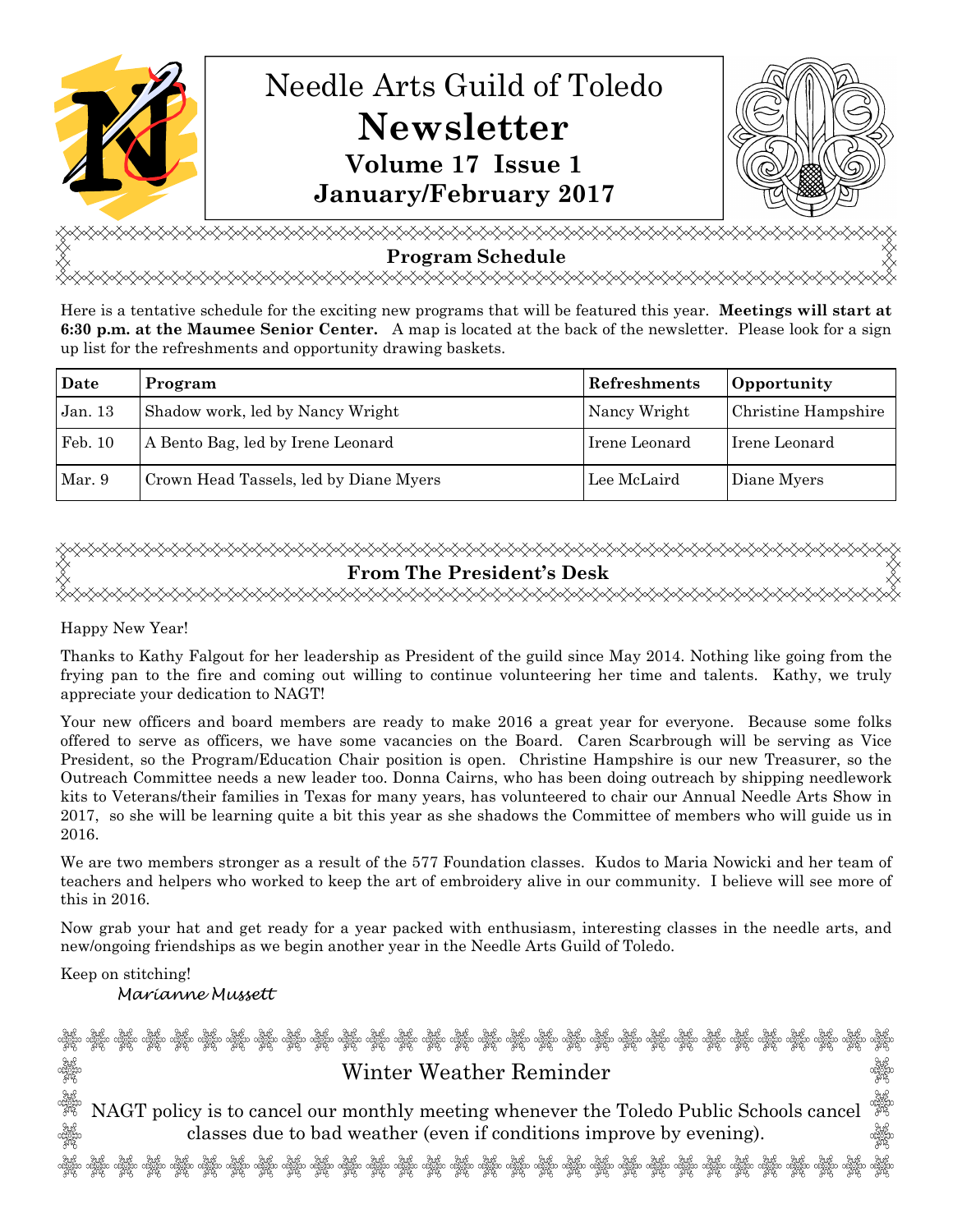

Here is a list of events besides our monthly meetings that you may find interesting. Further info may be obtained from the EGA (www.egausa.org) or GLR (www.ega-glr.org)

#### **Dates Event Information**

**22222222223** 

- 02/06/16 **Stitch in Public Day** Sponsored by EGA. Local chapters may schedule specific events.
- $04/24/16 -$ 04/28/16 *GLR Seminar* - *"Birds of a Feather Stitch Together"* Hosted by the Great Lakes Region. Location: Cuyahoga Falls, OH.
- $09/23/16 -$ 09/24/16 *NAGT* - 41st Annual Needlework Show at the Sanger Branch of the Toledo Lucas County Library, Toledo, OH.
- $05/06/17 -$ 05/10/17 *GLR Seminar* - *"Sweet Stitch Chicago"* Hosted by the Windy City Chapter. Location: Chicago, IL
- 08/16/17 ― 08/20/17 *EGA Seminar - "Blue Ridge Rendezvous"* The 2017 Seminar will be held in Asheville, NC.

,,,,,,,,,,,,,,,,,,,,,,,,

View details of the projects and events in the Calendar at www.ega-glr.org or www.egausa.org Follow links on these pages as needed to locate registration forms and visit chapter websites to view color photos.



\*\*\*\*\*\*\*\*\*\*\*\*\*\*\*\*\*\*\*

GLR Seminar 2016, **Bird of a Feather Stitch Together**, will be held April 24-28, 2016 at the Sheraton Suites in Cuyahoga Falls, OH. The seminar is really close and you should take advantage of a great group of classes!

You may check http://www.ega-org/seminar16 for details. Click on each class picture on the website to view the projects as some have alternate color choices. Diane Myers may still have some booklets at the next meeting which give all of the cost information, registration form, (although you can also sign up online), and class information. Late registration continues until February 1, 2016 with an additional \$50 fee.

As of this writing, there are 125 participants for the seminar, seven of them NAGT members.



## **Program and Education Notes**

**January:** Nancy Wright will demonstrate shadow work.

**February:** Happy Stitching New Year to Everyone. At the February meeting I will be talking about Bento Bags and how to make them. These bags are great for carrying and holding our stitching tools. I will also share some ideas on making other accessories to carry your stitching tools, supplies and projects. No supplies needed, just listening ears!! *Submitted by Irene Leonard*

**March:** The March program will be Crown Knot Tassels. You will need to bring three full skeins of perle cotton or three full skeins of DMC cotton floss. This was taught as an evening class at the EGA Seminar in San Antonio this year. The instructions were by Sandy Crow and we were given permission to teach the class to our chapters. *Submitted by Diane Myers*

Caren is no longer Program Chair and the position is vacant. She already had several program ideas lined up and we need someone to coordinate them. Among the plans are to finish Alison Cole's Floral Tile and to start Jean Hilton's Puzzle piece. This is canvas work and is a good choice to use up leftover threads from other projects. Caren will also demonstrate one kind of machine embroidery using dissolvable fabric. She will base the lesson on the current *Designers Across America* project by Laura Smith. If you are interested in coordinating programs, please let Caren or Marianne know.

#### **Annual Needlework Show**

The dates for the next show are set for September 23- 24, 2016. We have formed a committee to organize it this year with Caren Scarbrough acting as the leader. Donna Cairns will be chairman for the 2017 show and will be learning a lot this year. Six members of NAGT met to discuss ways to improve the show and several good ideas were put forth. We discussed new room layouts, new ribbons for the First Timers Award, Triathlon and Joyce Merrill Award, which we decided to rename the Legacy Award to honor all past members, as well as other topics like publicity. Members who attended were Nancy Wright, Diane Myers, Caren Scarbrough, Maria Nowicki, Su Pellitieri and Marianne Mussett. Caren wrote up more detailed minutes of the meeting and you can ask her for them or join us if you have any ideas on what you'd like to see in future shows.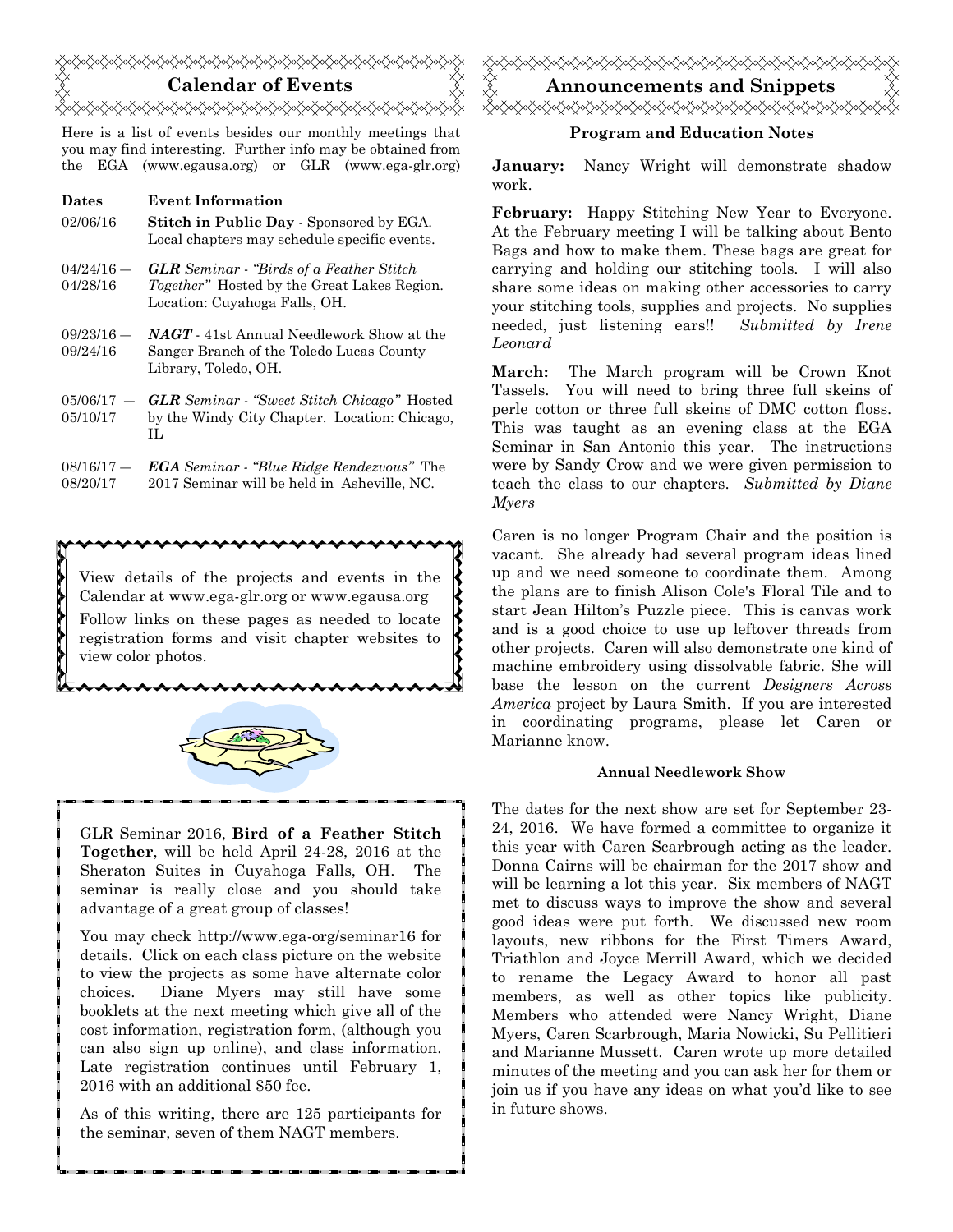# **Photo Gallery**



*Photo by D. Hampshire* 

Wreath ornaments made by Kathy Falgout, Christine Hampshire, Irene Leonard, Lee McLaird (2), Diane Myers, Maria Nowicki, Ann Roraius, Caren Scarbrough, Gretchen Schultz, Karlyn Thompson, Denise Waterfield (2), Sue Wiemer, and Helen Zeller .

2016 Ornament Suggestions: Elves, Ice Skates/Boots, Candy Canes, or Reindeer. As the person who has assembled our wreath for several years, Christine suggests that the ornaments be no larger that the palm of your hand. Look around for patterns and decide what you've like to stitch for next year and beyond considering previous themes (below), and we'll vote soon.

# หารกรรมทางการกรรมทางการทาง **احلاحات**

#### **Ornaments by Year**

| 2001                             | Santa        | 2009 | Trees           |        |
|----------------------------------|--------------|------|-----------------|--------|
|                                  | Nutcrackers  | 2010 | Nativity        |        |
| 2002<br>2003<br>2004<br>2005     | Angels       | 2011 | Poinsettia      |        |
|                                  | Snowmen      | 2012 | Toys            |        |
|                                  | <b>Birds</b> | 2013 | Wreath Leaves   | Ele le |
| $\binom{2006}{2006}$             | Dogs & Cats  | 2014 | Mittens         |        |
| $\frac{\sqrt{2}}{\sqrt{2}}$ 2007 | Snowflakes   | 2015 | Christmas Balls | Ñ      |
|                                  | Stockings    | 2016 | ?????           |        |
|                                  |              |      |                 |        |
|                                  |              |      |                 |        |



Denise Waterfield was so pleased to win this years' wreath. *Photo by S. Pellitieri.* 

#### **Visit NAGT online at http://www.needle-arts-toledo.org**

**For the Newsletter, visit http://www.needle-arts-toledo.org/private/news.htm** 

**Or Like Us on Facebook! Search for "Needle Arts Guild Of Toledo"** 

## **Stitch-In**

A Stitch-In is held every Thursday. The first Thursday of the month we meet at Timeless Stitches in Tecumseh starting around 11:30am, winter weather permitting. The fourth Thursday of the month we meet at Yarn Envy, 4570 Sterns Road. Other weeks, the locations change. Call or email Diane Myers for more information.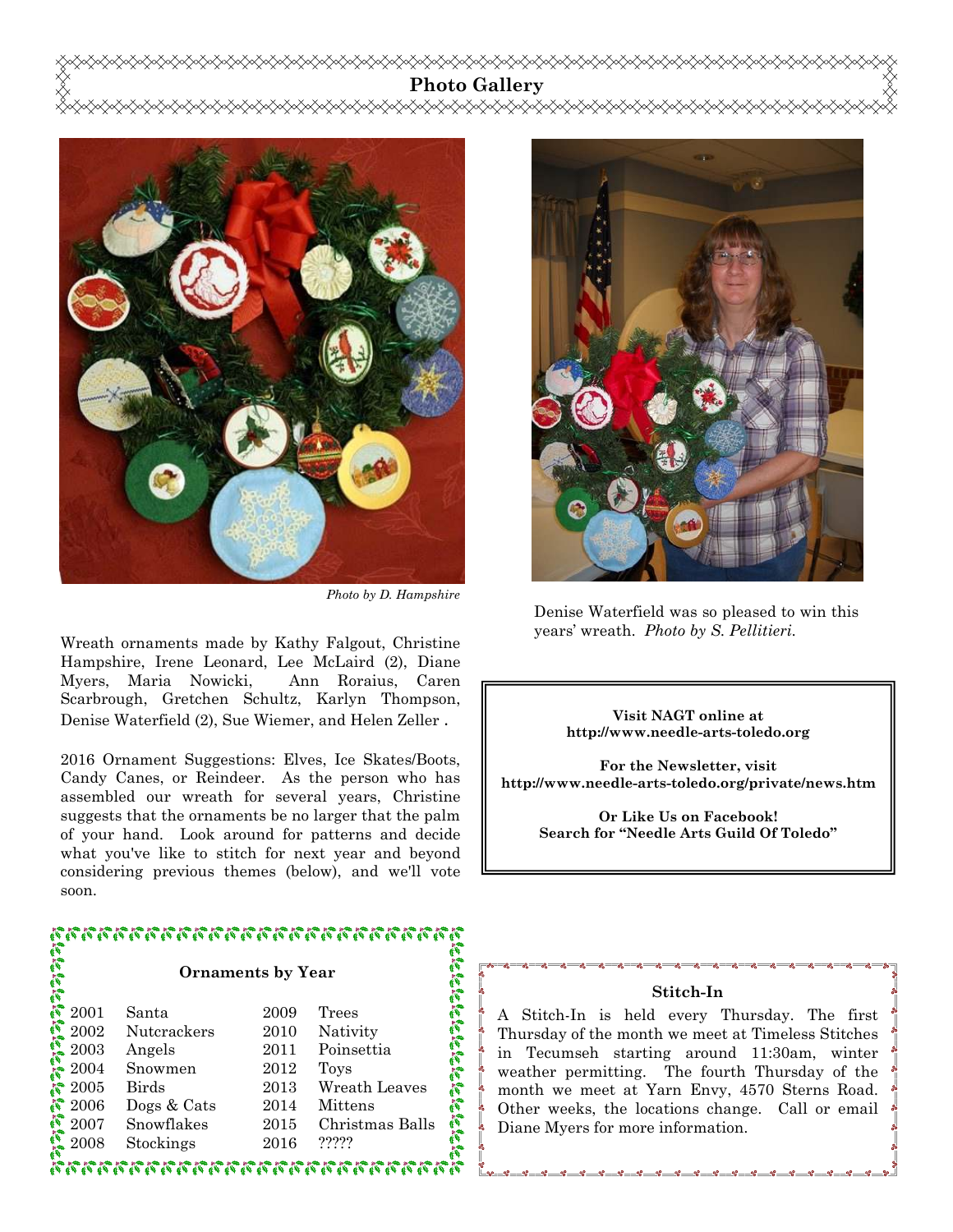# **Photo Gallery**  yxxxxxxx





Helen Zeller, Nancy Wright and Irene Leonard showing off their ornaments from the Ornament Exchange.



Some of the many *Get It Finished* items.



Kathy Falgout installing new officers Caren Scarbrough, Marianne Mussett and Christine Hampshire.





Above: Caren Scarbrough and her many award-winning piece from the ANG seminar.

Below: Karlyn Thompson talks about her many *Get It Finished* pieces*.* 







*Photo by D. Myers* 

Anna Kerlin has just taken the final stitches on this piece at the Christmas Week Stitch-in! The piece in her hands and the piece on her lap will be joined to make a stand up. Beautiful stitching!

.<br>아이 그 아이들은 아이들을 하는 것이다. 이 아이들은 아이들을 하는 것이다.<br>아이들은 아이들은 아이들을 하는 것이 없어요.

We received a very nice Thank You letter from Beverly Conatser of the Department of Veterns Affairs for our recent donation of needlework kits.

**Hints and Tips:** Here are some tips from our 2015 judge, Donna Halpin, and other exhibitors about ways to improve work especially for a show.

್ನೂ ಎಂ ಎಂ ಎಂ ಎಂ ಎಂ

Twisted thread: Watch for twisted threads (like pearl cotton), un-twisting as you get to the end of a thread. Don't use too long a length. It can also mean not getting your threads parallel when laying multiple strands. There might be one thread crossed over another.

Creating a perfect shape: if you are using a recognizable shape like a heart or oval, turn it upside down before you stitch it. This will show you any errors, i.e., flattened side, uneven sides, etc.

With extra large pieces, you don't necessarily need a massive frame.

Be careful what you clean museum glass with, some products leave permanent marks or iridescence.

*All Photos by S. Pellitieri unless noted*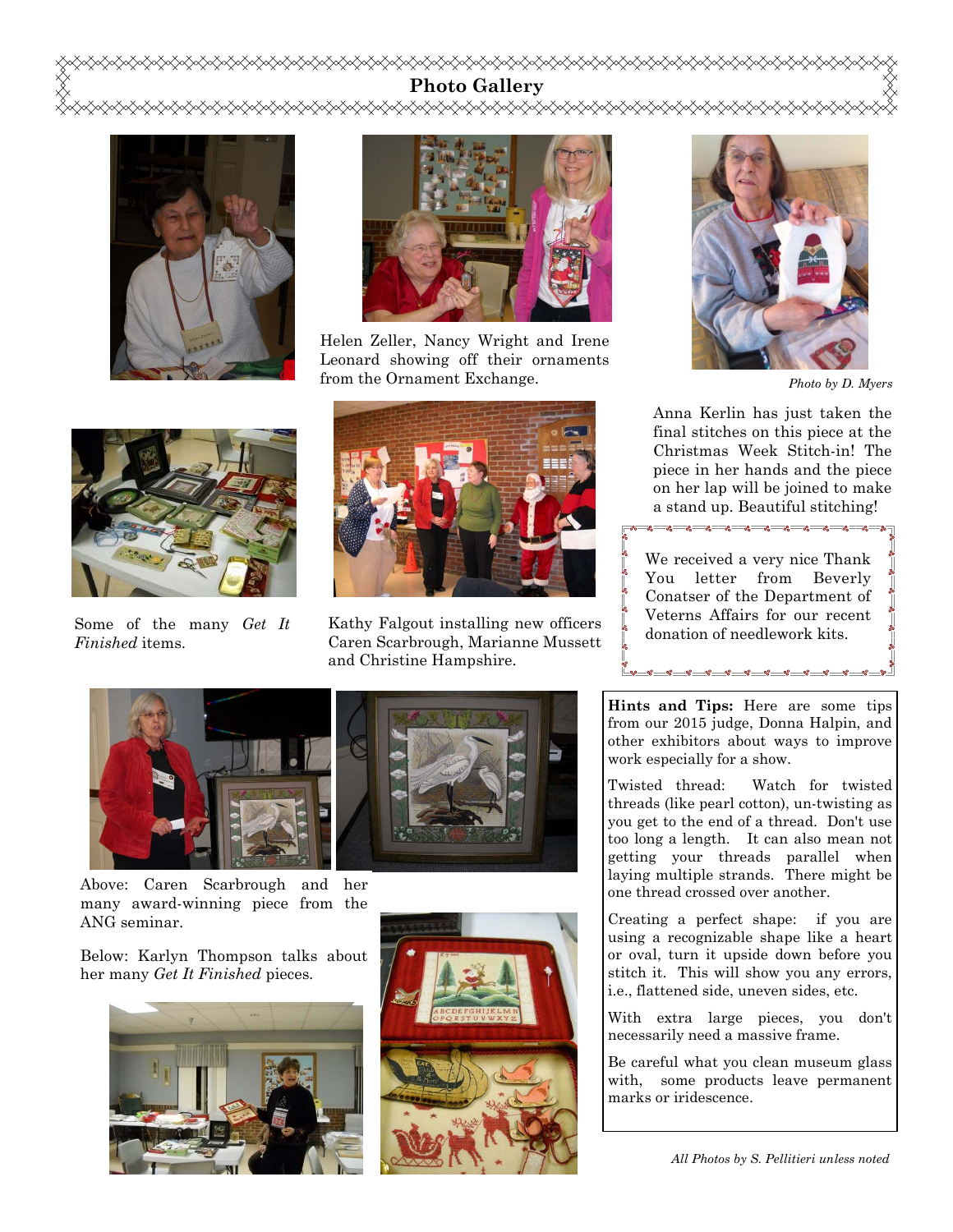*The NAGT Newsletter* is published six times per year (January, March, May, July, September, and November) by the Needle Arts Guild of Toledo (NAGT) chapter, The Embroiderers' Guild of America, Inc. The Editor welcomes comments, input, and story items. Please send them to the editor by the 25th of the month preceding publication.

Editor: Susan Pellitieri; 703 Butterfield Dr; Toledo, Ohio 43615, Phone: 419-382-1329, E-mail: NeedleArtsToledo@aol.com

EGA chapter newsletters may copy material contained in this publication except items which are noted and marked as copyrighted. Please credit this Chapter when due.

**MEMBERSHIP** in the Needle Arts Guild of Toledo is open to all embroiderers. New and renewing dues payments should be sent to: Diane Myers, 22045 W. River Road, Grand Rapids, Ohio 43522

**ANNUAL DUES** - NAGT annual dues of **\$52** include: **Dues - Local chapter** 

- Bimonthly NAGT chapter newsletter
- Chapter meetings and programs
- Local chapter lending library
- Group correspondence course (additional fee required)
- **Dues Great Lakes Region (GLR)**
- GLR seminar (additional fee required)

**Dues - The Embroiderers' Guild of America, Inc. (EGA)** 

- Subscription to quarterly magazine, Needle Arts
- Individual correspondence courses for a fee
- National seminars for a fee

Members can attend optional local Chapter workshops presented by teachers contracted by the Chapter and paid for by workshop participants.

**MEETING CANCELLATION:** Monthly meetings are cancelled due to bad weather if the Toledo Public schools are closed. Tune into AM 1370 News radio in Toledo for school closings.

**GUESTS** are welcome at all meetings and may attend two meetings before being asked to join.

**NAME TAGS** must be worn at all meetings or pay a 25¢ fine. The fines collected go to general funds to help cover expenses.

**MEETINGS** are on the 2nd Wednesday of the month at 6:30pm in the Maumee Senior Center, 2430 Detroit Ave., Maumee OH 43537. The Google Map below labels Rte. 25/24 as S. Detroit Ave. south of <del></del> **NAGT Officers and Board Members**  <del></del>

**President** Marianne Mussett 419-534-2278 mcmussett@hotmail.com

**Vice-President** Caren Scarbrough 419-278-2162 caren505@roadrunner.com

## **Secretary (2015-2016)**

Gretchen Schultz 419-893-1097 schultzt6@aol.com

**Treasurer (2016-2017)** 

Christine Hampshire 419-698-0241 dhampshire@adelphia.net

**GLR Representative**  Vacant

**Outreach Chairman** Vacant

**Membership Welcoming Committee**  Diane Myers 419-832-9571 jrmyers@roadrunner.com

#### **Newsletter**  Susan Pellitieri 419-382-1329 NeedleArtsToledo@aol.com spellitieri@namsa.com

**Program Chairman Education**  Vacant

#### **2016 Show Chairman**  Committee Leader

Caren Scarbrough 419-278-2162 caren505@roadrunner.com

**Heritage Hospitality**  Maria Nowicki 419-824-9631 nohiorn@aol.com

*indicates Voting Members*